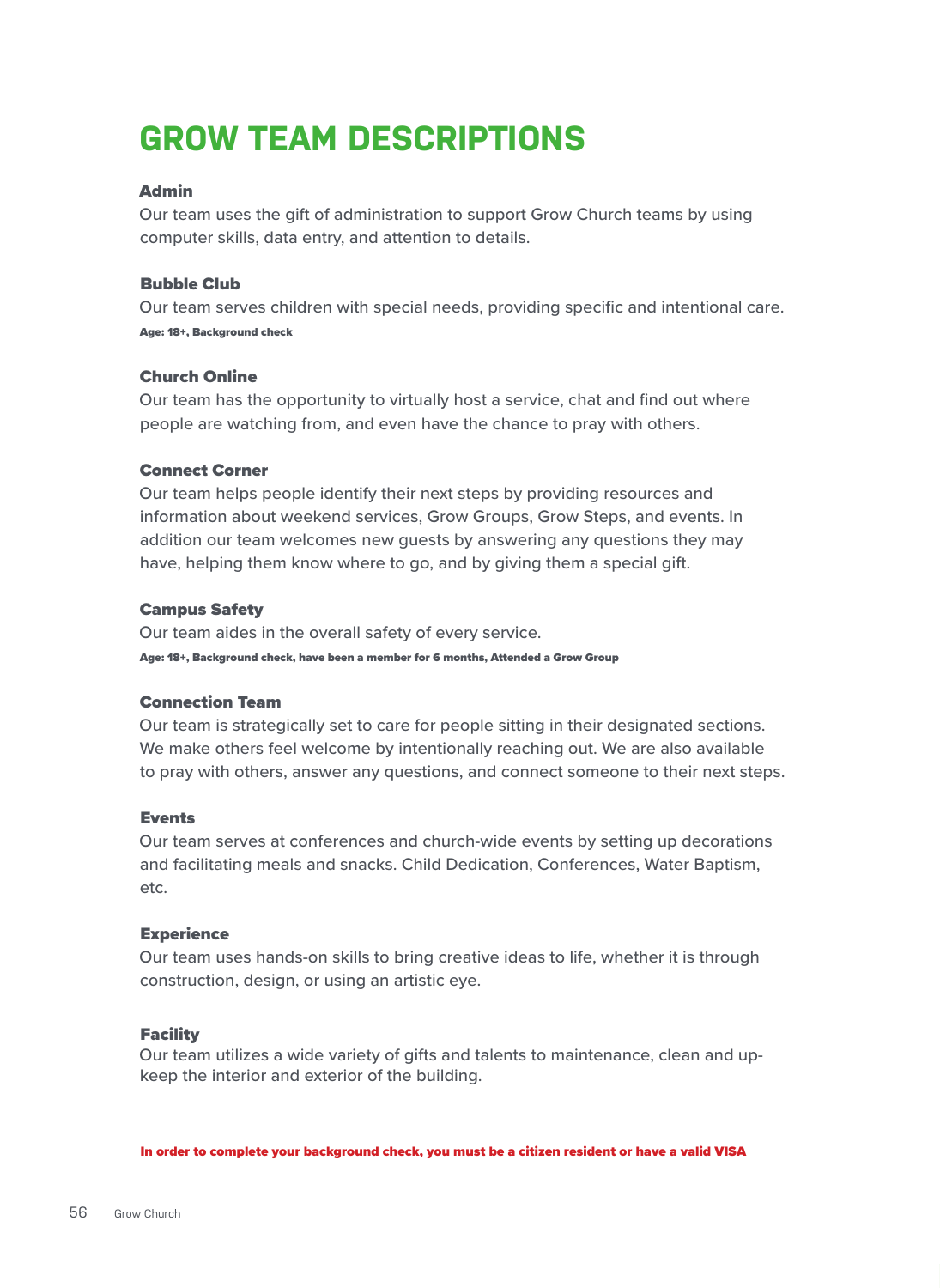# **GROW TEAM DESCRIPTIONS**

# First Responders

Our team of health care professionals serves by providing basic medical care in the event of an accident or emergency.

Medical certification, Background check

### Greeter

Our team welcomes people to Grow Church as they make their way through the campus

#### Grow Group Service Team

Our team builds people and creates opportunities for true life change to happen in the context of real relationships. Our team involves administration, training, leader development, event planning and so much more.

#### Grow Kids

Our team invests in the lives of children through worship, Biblical teaching, videos, small groups, and games.

Background check

## Grow Kids Connect Corner

Our team facilitates the check-in process in Grow Kids to ensure children are cared for effectively, efficiently, and safely.

Age: 18+, Background check

#### Grow Steps

Our team serves as the hosts of Grow Steps, greeting guests and providing materials and assistance to those discovering their next steps at Grow Church.

# Grow Store

Our team assists those interested in purchasing the available resources and apparel in the Grow Store.

### Grow Students

Our team helps students get connected to our Grow Students ministry through Breakaway services, City Groups, Grow Groups, conferences, missions trips, and serving at the Student Connect Corner on Sundays.

Background check

## Grow Worship

Our team facilitates a powerful worship experience through vocals, instruments, and audio engineering.

Infuse training process, Background check, Saturday afternoon availability